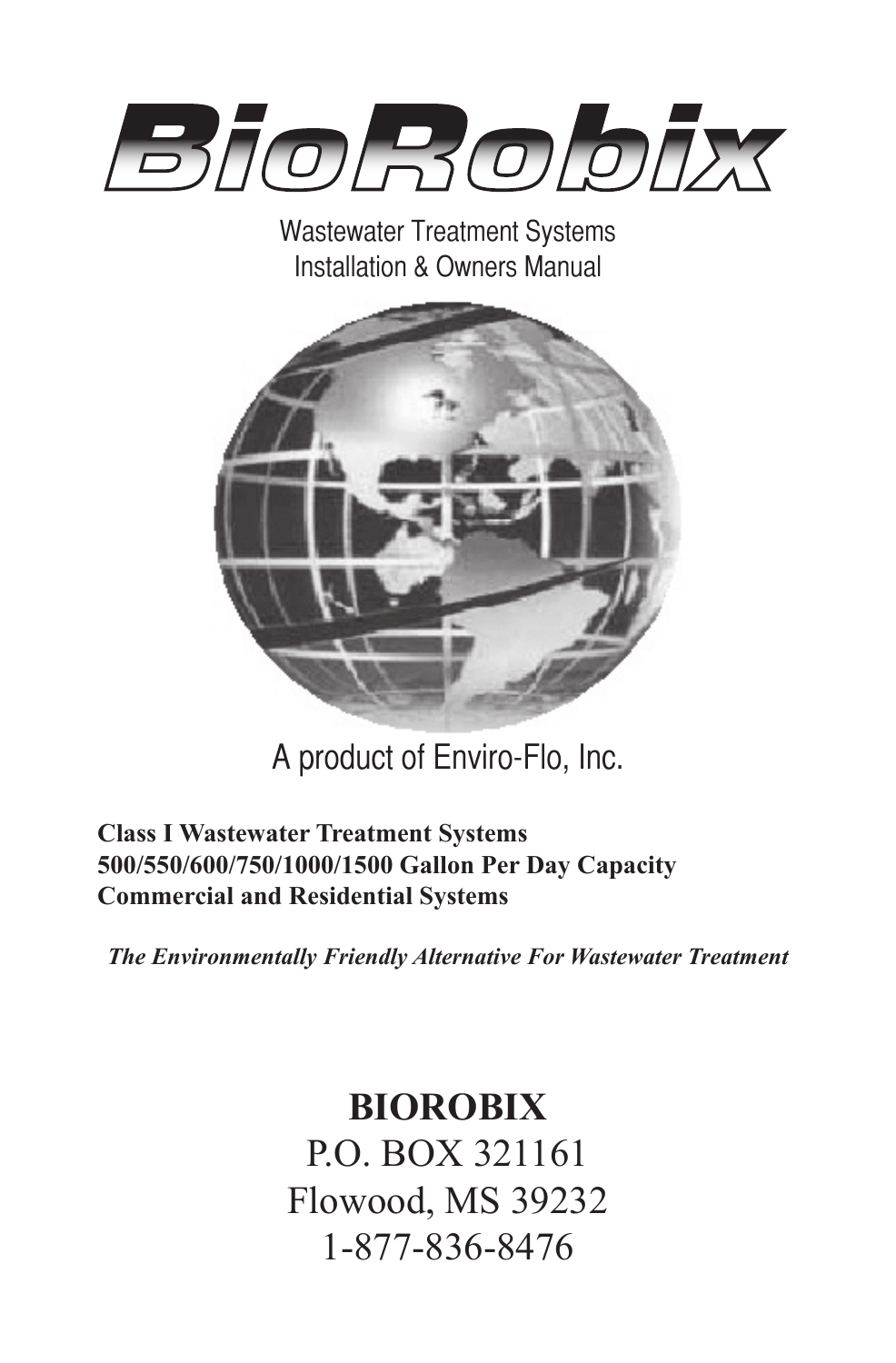**Waste and Sewers:** Where and how to dispose of waste and sewage have been the bane of Man since the beginnings of time.

While early on he recognized the value of camping downstream to let "running water take its course," the problem of disposal became acute as populations proliferated and banded together.

Aristotle instructed his prize pupil, Alexander the Great, to make sure that dung from animals, human waste, etc., was disposed of far from camp. Predating his words by about 3,000 years is the Old Testament injunction that stated: Thou shalt have a place also without the camp, whither thou shalt go forth abroad. And thou shalt have a paddle upon thy weapon; and it shall be when though silt ease thyself abroad, thou shalt dig wherewith, and shall turn back and cover that which comets from thee. (Deuteronomy 23)

The first sewers of Rome were built between 800 B.C. and 735 B.C., preceding the first aqueduct by about 500 years. Called the Cloaca Maxima, this sewer is one of the largest of the ancient sewers still in use. It was designed to carry off the surface water, and otherwise provide drainage for the entire city.

It was said that every street emptied into a channel of the sewer. However, only a few privileged patricians or noblemen had outlets to their houses. These were but extensions to their latrines located adjacent to their kitchens. As the untrapped ends of the sewer were the only sources of ventilation that the sewers had, noxious fumes expelled into the immediate area and wafted about.

By 14th century England, the problem was still unsolved. Culled from an old record, one reads "the refuse from the king's kitchen had long run through the Great Hall in an open channel, to the serious injury to health and danger to life of those congregated at court."

Further complications resulted from medieval privies or the euphemistic "garde robes" (wardrobes for undressing) located in the "Great House" or castle. The chamber would be in a small vaulted room about 3' wide with a narrow window. The privy was built within the wall, with a vertical shaft below a stone for a wooden seat. The waste would discharge into the moat below. If there were no water, the receptacle might be a barrel or a pit. In either case, it was a deadly chore to rake the offal. The job paid top wages for brave but desperate men needing to work. Crews of 13 men were paid three times the normal rate to clean the pit at Newgate Jail in 1281. It took them five nights.

Underground channeling was a haphazard arrangement as well. Drain tiles, constructed from the "roughest brickwork" or masonry, were 12' in cross section, made by laying flat stones to form the bottom of the din. Then brick walls built up, and topped with flat stones.

The drains were built helter-skelter with no understanding of purpose. Some would be too big or too small, or running uphill or at right angles, etc.

The possibility of disease being transmitted through water and waste began to chip through centuries of ignorance. Scientific discoveries began to unfold. Some would even believe that an open cesspool was "the probable cause of headache, sore throat and depressed health to many a cook, kitchen maid and butler, and perhaps indirectly leads, in not a few instances, to the use of those treacherous self-prescribed medicines such as spirits and beer."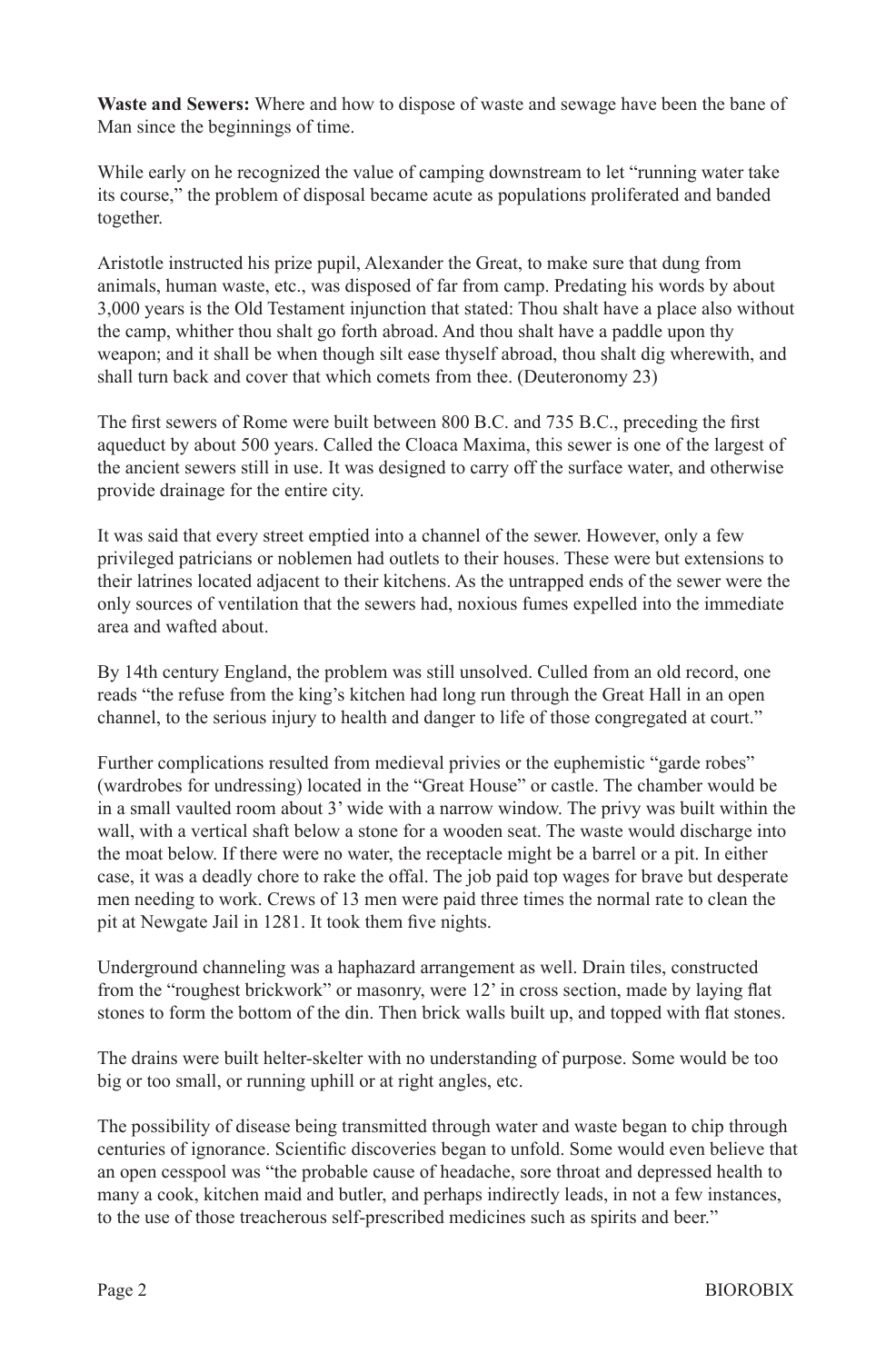## **MISSION STATEMENT**

The environment was created to support life on land and in water. Careless efforts by mankind have nearly destroyed what once was a stable ecosystem. Science has made evident the disease and destruction that untreated sewer can cause in soil and water. Disease caused by sewer has proved to be devastating and sometimes deadly. Our marine life has begun to suffer tremendously due to commercial and residential waste and pollution. Whether a small drainage ditch or the mighty oceans, it is everyone's responsibility to protect and conserve the planet for life in the future. It is our mission to lead and direct others to the conscious reality of the effects untreated wastewater has on our society.

## **Process Description**

The BioRobix Wastewater Treatment system is designed for treating domestic wastewater generated by normal household activities. The system consist of a single tank, extended aeration activated sludge. The system is capable of producing an effluent which meets or exceeds applicable state discharge standards. The system has been successfully tested to NSF/ANSI STANDARD 40.

Wastewater from the home flows into the pre-treatment chamber of the system. Wastewater then enters into the treatment area of the system. Here, oxygen supplied by the aerator along with organic matter in the waste creates an ideal environment for the growth of aerobic bacteria. The organisms begin to breakdown and convert the waste into gases and additional microbes. The action of the aerobic microbes results in a lower concentration of pathogenic bacteria.

After sufficient time in the aeration zone, the mixture enters the clarifier where calm conditions enable separation of microbes, solids, and treated wastewater. The microbes that settle out of water are returned to the aeration chamber where they are again beneficial in treating wastewater.

The result of aeration and quiescent separation is an effluent that is clear and odorless which may be discharged according to local health regulations.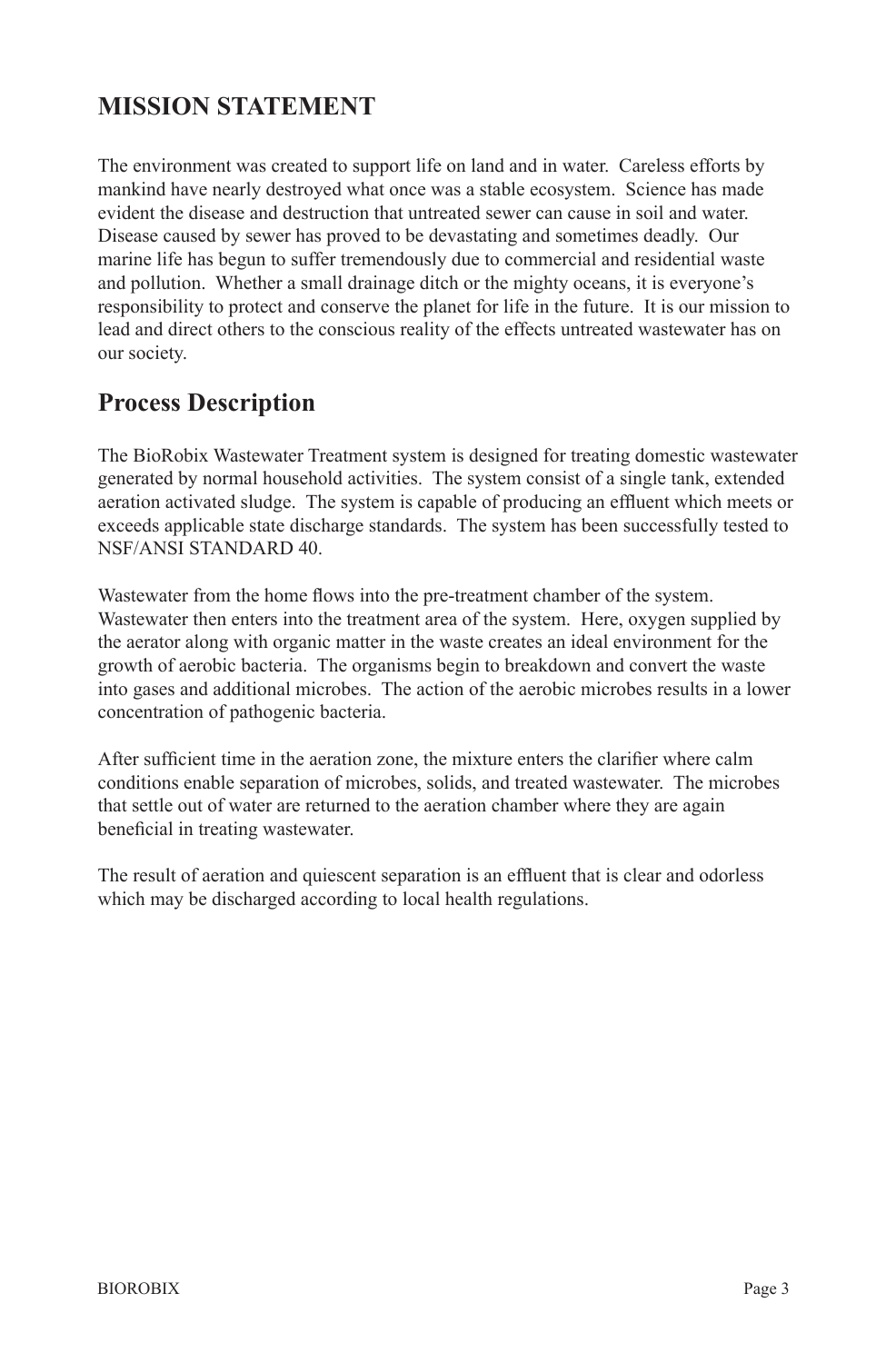## **BioRobix Individual Home Wastewater Treatment System**

The BioRobix system is uniquely designed based on modern concepts. The system has been tested at a NSF certified lab. It has undergone strenuous testing meeting ANSI/NSF standard 40 requirements and is approved throughout the United States.

### **The BioRobix Model Sizes 500, 550, 600, 750, 1000, 1500**

The BioRobix 500 gpd consist of three compartments. They are: 1) pretreatment compartment, 2) aeration compartment, 3) clarification compartment.

#### **Pretreatment Compartment**

The pretreatment compartment is the first stage of the treatment system. Wastewater from the household enters this compartment and the promotion of microbes begins. This compartment is also designed to hold back inorganic material from the aeration compartment.

### **Aeration Compartment**

In the aeration compartment, wastewater enters through a three inch collar. The aeration compartment is designed to set the right environment for aerobic microbes to grow by having air pumped in by an aerator. The air is diffused by low pressure diffusers. This process promotes the growth of aerobic microbes which breakdown organic solids in wastewater and promotes further microbe growth.

### **Clarifier Compartment**

Wastewater from the aeration chamber seeps into the clarifier from the bottom of the tank. In this system, the clarifier is referred to as the still zone. In the clarifier there are no mixing of solids and wastewater. Solids are settled and diverted from the clarifier and returned to the aerator chamber for further treatment. Water, after separation, is filtered through a clarifier tee assembly and discharged as local laws allow.

### **Data Plates**

The following data plates should be located on the aerator and audio/visual alarm:

**Do Not Oil Compressor**  Remove top & filter Wash every six months or as needed BIOROBIX SEWAGE TREATMENT VOLT 115, 60HZ, WATT 25, 500 CLASS I FOR SERVICE CALL 1-877-836-8476 MODEL B500  **SERIAL B 1000**

**ENVIRO FLO, INC.**

Sewage Treatment Systems P.O. Box 321161 Flowood, MS 39232 1-877-8ENVIRO Alarm Aerobic Sewage Tank Malfunction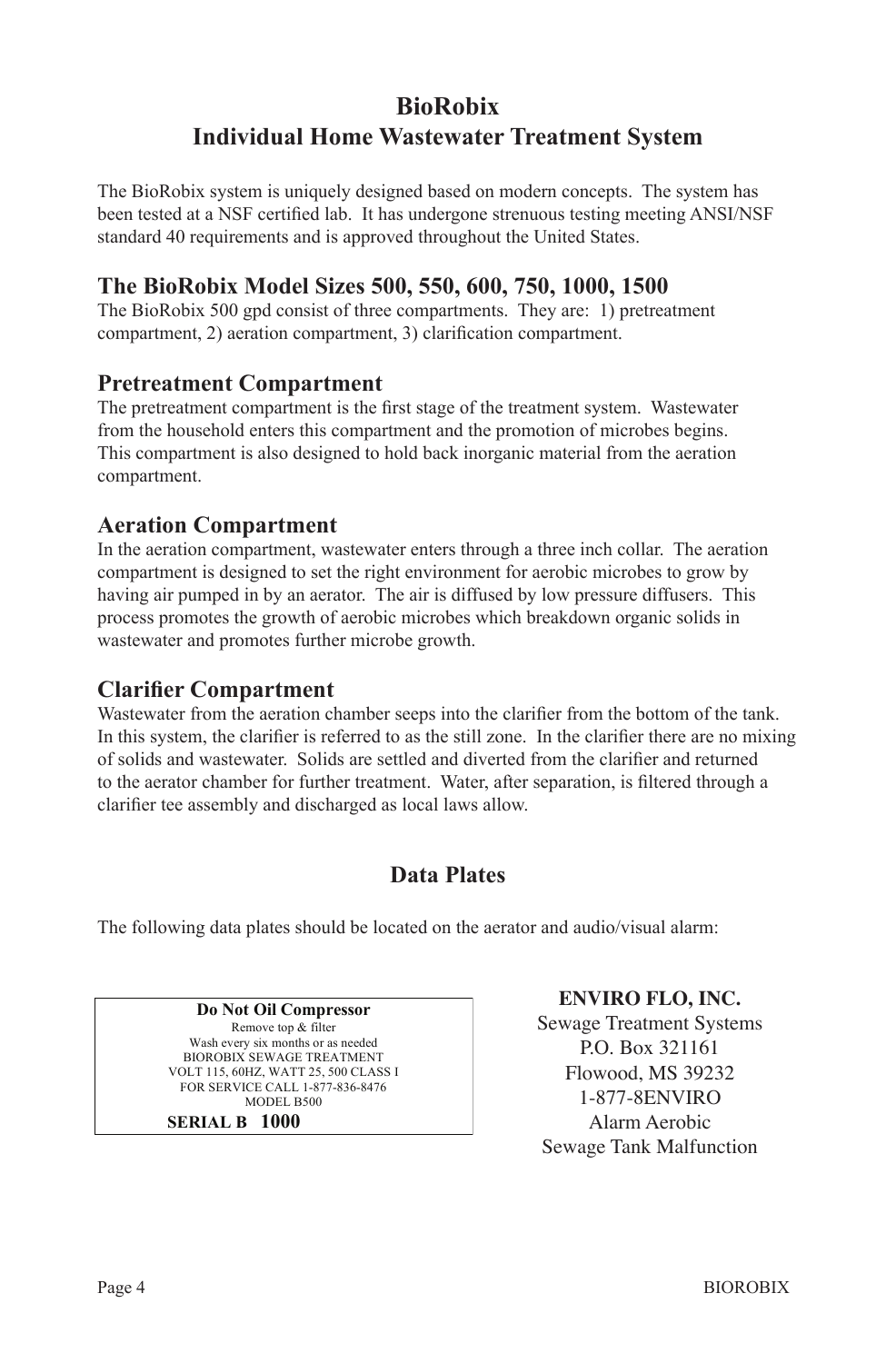## **BioRobix Components**

#### NOTE: TANK CONSTRUCTED OF 2 ½" THICK 3000 PSI STEEL REINFORCED CONCRETE



## **Plant Installation Instructions**

- 1. Read equipment parts list provided in owner's manual and verify that all required parts are on site.
- 2. Decide on an approximate location for the plant which is accessible to the home sewer outlet. Excavate a site which is approximately 1 foot larger than the treatment plant that will allow proper coverage of the system. The building sewer outlet will determine the depth of the plant. Make sure you have a smooth level surface for the base of the unit. The linear blower should be no more than fifty (50) feet away from the plant and in a well ventilated area.
- 3. Place the unit into the excavated site. Carefully backfill around the unit compacting the soil as well as possible, leaving the inlet and outlet holes open for connections. Connect the influent end to the building sewer outlet. Connect the appropriate discharge to the effluent end of the plant. Inlet and outlet pipes should extend three (3) inches inside the unit.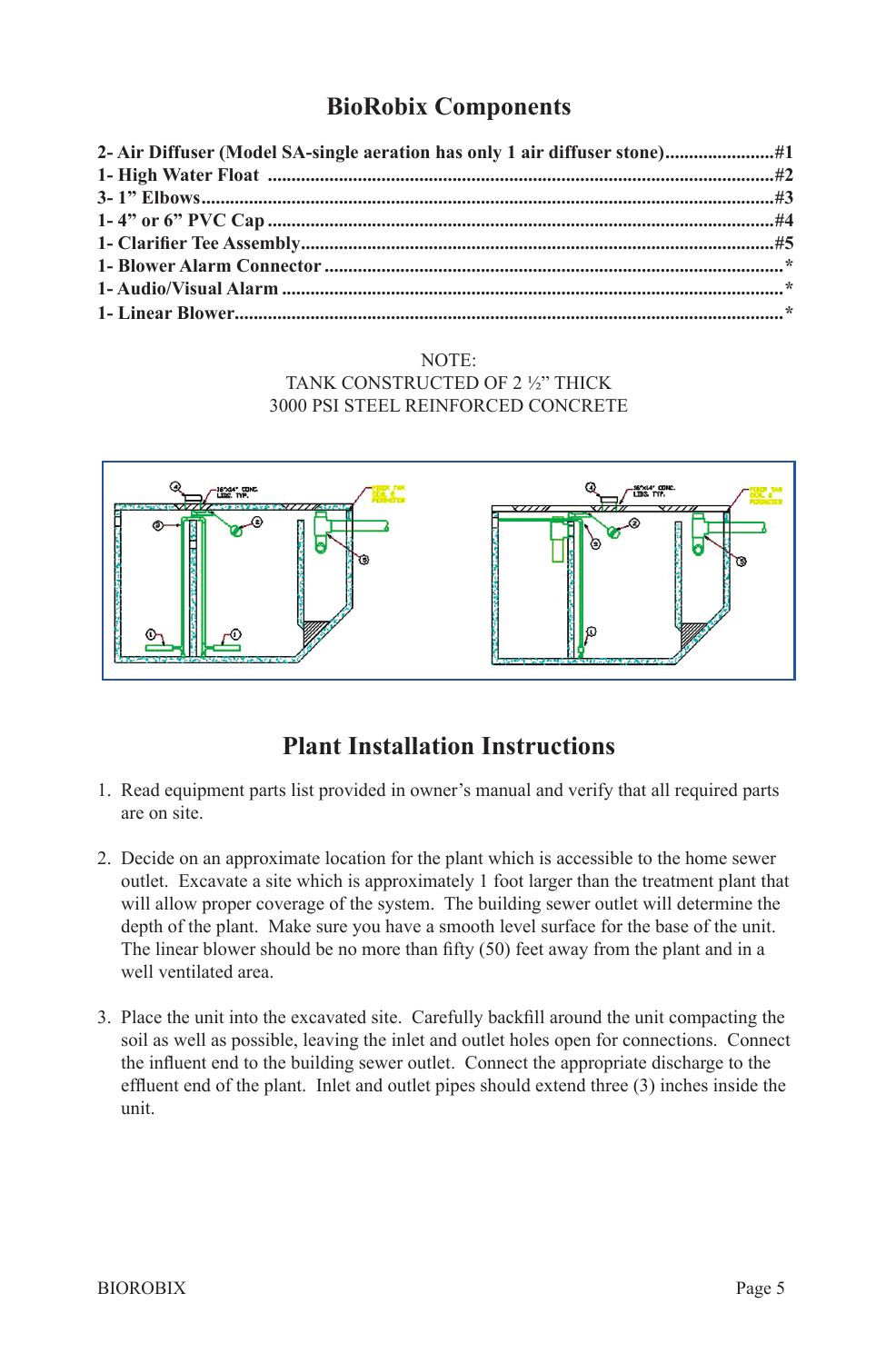- 4. Connect the clarifier tee to the effluent pipe inside the unit making sure that it is in the level vertical position.
- 5. Place a pre-assembled air diffuser bar approximately three (3) inches from the front edge of the treatment chamber. Diffuser should relax on the base of the unit, without stress to the fittings.
- 6. Install the blower in a dry location no more than fifty (50) feet away from the unit. Connect one (1) inch PVC from the blower to the air diffuser, making sure that the pipe is stable and resting on the excavated surface.
- 7. Install electrical components in accordance with local electrical codes, in dry place.
- 8. Fill the unit to the level of the effluent discharge. Turn on all electrical components and verify that there are no leaks, air or water, throughout the system. If a leak is detected, repair and retest. Carefully backfill the excavated site and visually inspect all above ground connections.

### **Treatment Plant Start-Up**

Initially the BioRobix system is filled with clean water, usually from the homeowner's water supply. As stated in the installation instructions, once all the proper connections have been completed and it is filled with water, the aerator is turned on, the system is now in operation.

For the treatment plant to become biologically stable, it will take from four to sixteen weeks after using the system to establish a population growth of microbes. It is microbes which make the system operate properly.

### **Maintenance Schedule**

The BioRobix system can be operated and maintained with a minimum amount of problems, if the following procedures are performed on a regular basis.

- 1. Visually check high water alarm for visual or audible warnings. If a warning is detected, call your local representative for service.
- 2. Check components for buildup such as ant beds. Keep all components and risers free and clear of any foreign materials.
- 3. It is recommended that solid removal take place at least once every three to five years depending on sewage usage.
- 4. Remove filter element from aerator and clean once every six months, unless buildup has occurred which would require immediate cleaning.
- 5. Check for rotten egg odor which would signify improper treatment of wastewater. If detected, call your service representative.
- 6. If required, check and adjust disinfectant as required.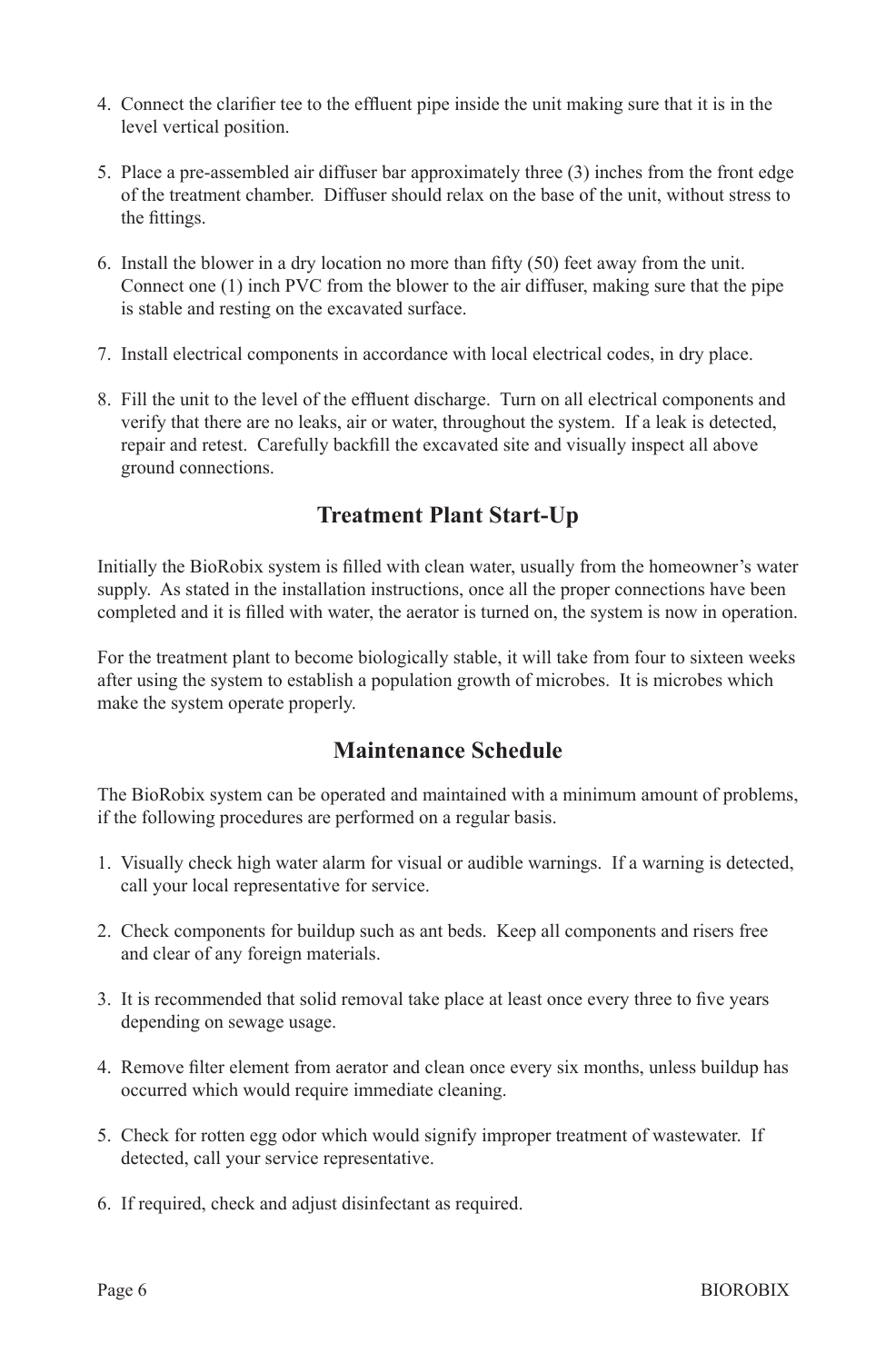## **Specifications**

Designation: BioRobix 500 gpd, single family residential wastewater treatment system

Treatment capacity/class 500 gallons per day/class 1 BOD Loading 500 gpd 1-1.5 lbs./day Electrical requirements 115 volts 50/60 Aerator Linear blower

## **Components and Materials**

Tank 3000 psi concrete, 14 gauge carbon steel asphalt coated, fiberglass, and polyethelyne Riser Six inch PVC Air Pump Linear blower Electrical alarm and sensor **Electrical** alarm and sensor

## **Operating Instructions**

Once installed, the blower will run twenty-four hours a day; the system will operate with minimal amount of attention. To ensure proper operation and minimize maintenance, the following materials should not be permitted to enter the system:

- 1. Strong disinfectants or bleaches except in moderation such as cleaning and normal laundry, be conservative.
- 2. Oils, grease, and chemical waste.
- 3. Discharge from water softeners.
- 4. Disposable diapers, condoms, tampons, cigarette butts, etc.
- 5. Items that are high in phosphates such as certain laundry detergents and dish wash soaps.

## **Service Policy**

The purchase price for the system includes an initial two year service policy which includes all service calls as needed due to equipment failures or manufacturer defects. These service calls will be made by the dealer or his authorized representatives and shall include the following:

- 1. Servicing the aerator, including replacement or cleaning of the inlet filter if necessary.
- 2. The unit is to be inspected every six months during the initial two year service policy. Servicing should include a check of the aerator filter, proper air flow, inspection of all electrical components, and effluent quality.
- 3. Immediate notification of the owner in writing of any improper operation and remedies used. The manufacturer shall notify owner with an estimated date of correction.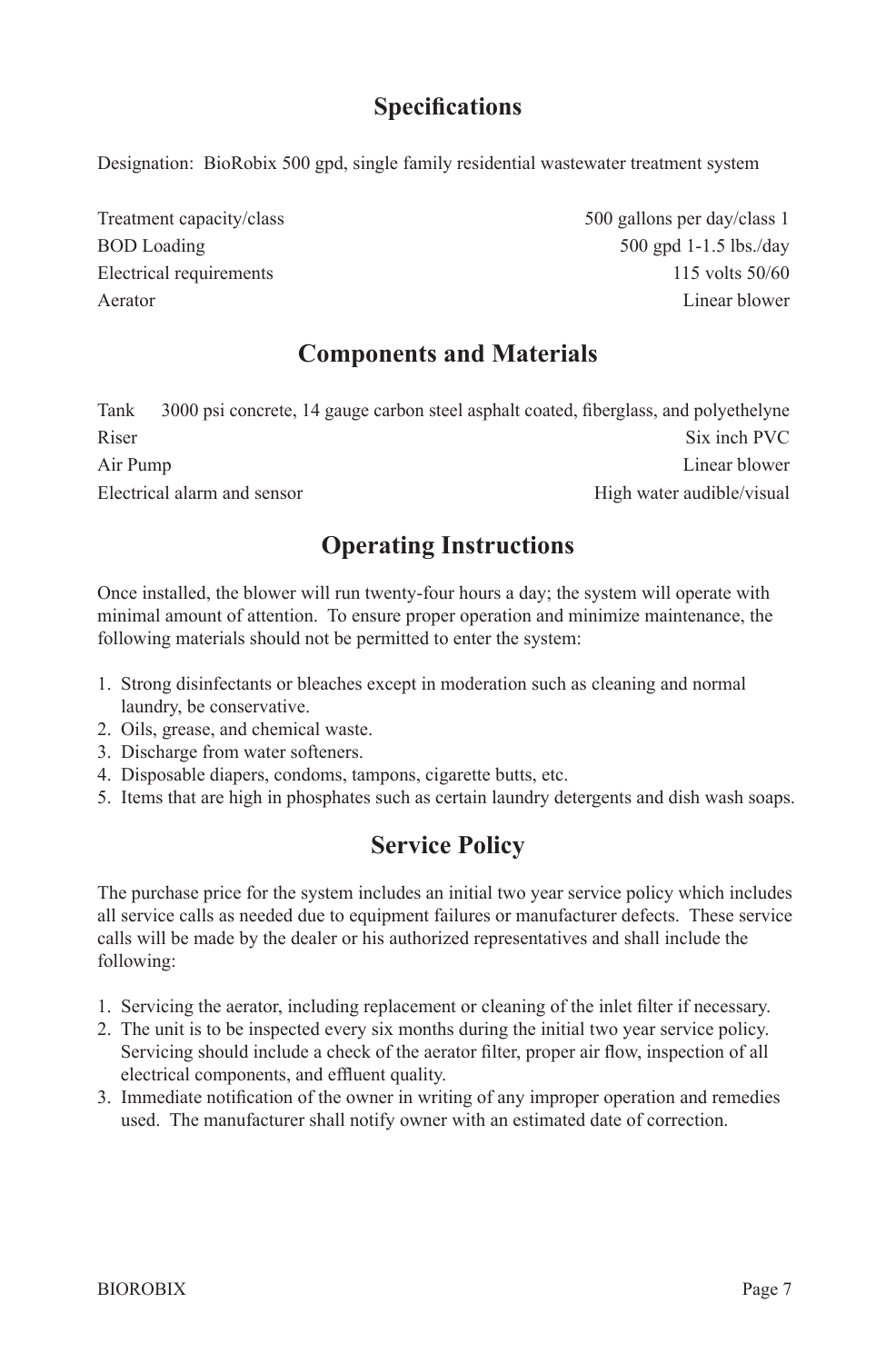### **Post Warranty**

A continuing service policy is available from dealers to the system owners whose initial service policy is due to expire. Notify dealer for price and details.

### **Warranty Registration**

It is not required to register your warranty. Representatives will be responsible for all warranty information. If you wish to register your warranty, please call BioRobix directly, and your information will be processed.

### **Trouble Shooting**

#### **System has offensive odor:**

Check list and assure that no chemicals listed have been permitted to enter the system. Check for proper operation of the aerator including a restricted filter. Check for standing effluent that fails to run off, it is possible for standing effluent to become stagnant. Check to see if system has been pumped within the last five years. Check water level in system to insure that level is not above the system baffle allowing solids to enter the clarifier chamber.

#### **Aerator is not working:**

Check for proper wiring and connections. Check circuit breakers for failure. If the prior remedies are not sufficient, replacement might be necessary.

#### **System is not aerating:**

Check aerator for operation. Check aerator filter element for restrictions. Check air lines and diffusers for proper connections or restrictions.

#### **System is not flowing properly:**

Check discharge point for restrictions. Check clarifier assembly for restrictions, this may be accomplished through the rear access port. If applicable, check chlorinator for restrictions. Check system for non biodegradable items, if found, system will need to be pumped for proper operation in the future.

#### **Soil around system is settling:**

Settling is normal following installation. If settling occurs years after installation, have the system checked for structural integrity and correct if necessary.

#### **Audible/visual alarm sounds:**

Check water level. Verify that aerator is functioning. Check for dislocated air lines. If all appears normal, alarm may need to be replaced.

#### **Aerator is loud:**

Linear compressors are made to function quietly. If the following remedies do not correct the problem, the aerator may need to be replaced. Check for vibrations against solid structures. Check filter cover for proper torque.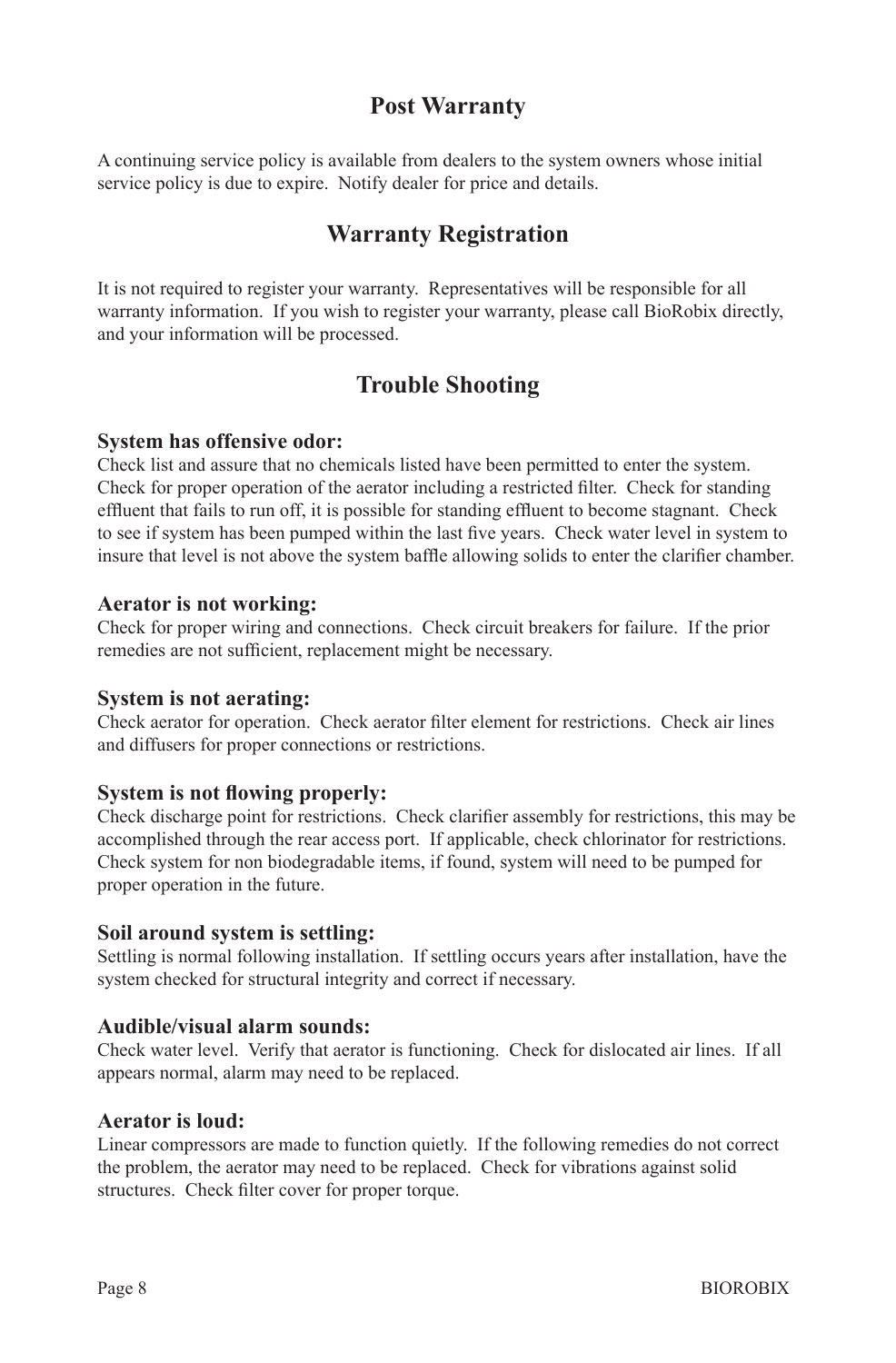#### **Owner's Responsibilities**

It is the owner's responsibility to operate the BioRobix system to the best of their ability. To ensure proper operation, the following precautions should be noted:

- 1. Never allow unapproved items to enter the system.
- 2. Do not allow nest buildup around aerator or other components.
- 3. Maintain grass and shrubs around system.
- 4. Restrict automotive travel over treatment system.

#### **Limited Warranty**

*BioRobix warrants the parts in each treatment process/system to be free from defects in material and workmanship for a period of two (2) years from the date of installation treating residential wastewater. Some states do not allow limitations on how long an implied warranty last, so the above limitation may not apply. Sole obligation under this warranty is as follows: BioRobix shall fulfill this warranty by repairing or exchanging any components F.O.B factory, that in BioRobix's judgment shows evidence of defects, provided said component has been paid for and is returned through an authorized dealer, transportation prepaid. The warrantee must also specify the nature of the defect to the manufacturer*.

*The warranty does not cover treatment process/system that have been flooded, by external means, or that have been disassembled by unauthorized persons, improperly installed, subjected to external damage, or damage due to altered or improper wiring or overload protection*.

*This warranty applies only to treatment process/system and does not include any residential wiring, plumbing, drainage, or disposal system. BioRobix is not responsible for any delay or damage caused by defective components or materials, for loss incurred because of interruption of service, or for any other special or consequential damages or incidental expenses arising from the manufacture, sale, or use of this process/system.*

*BioRobix reserves the right to revise, change, or modify the construction and design of the treatment process/system for residential wastewater or any component or parts thereof without incurring any obligation to make such changes in previously sold equipment. BioRobix also reserves the right, in making replacements of components under this warranty, to furnish a component which, in its judgment, is equivalent to the part replaced.*

*Under no circumstances will BioRobix be responsible to the warrantee for any other direct or consequential damages, including but not limited to lost profits, lost income, labor charges, delays in production, and/or idle production, which result from defects in material and/or workmanship of the system. Some states do not allow the exclusion or limitation of incidental or consequential damages, so the above limitation or exclusion may not apply to you.*

*This warranty is expressly in lieu of any other expressed or implied warranty, excluding any warranty of merchantability or fitness, and of any other obligation on the part of BioRobix.*

*This warranty gives you specific legal rights. You may have other rights which vary from state to state.*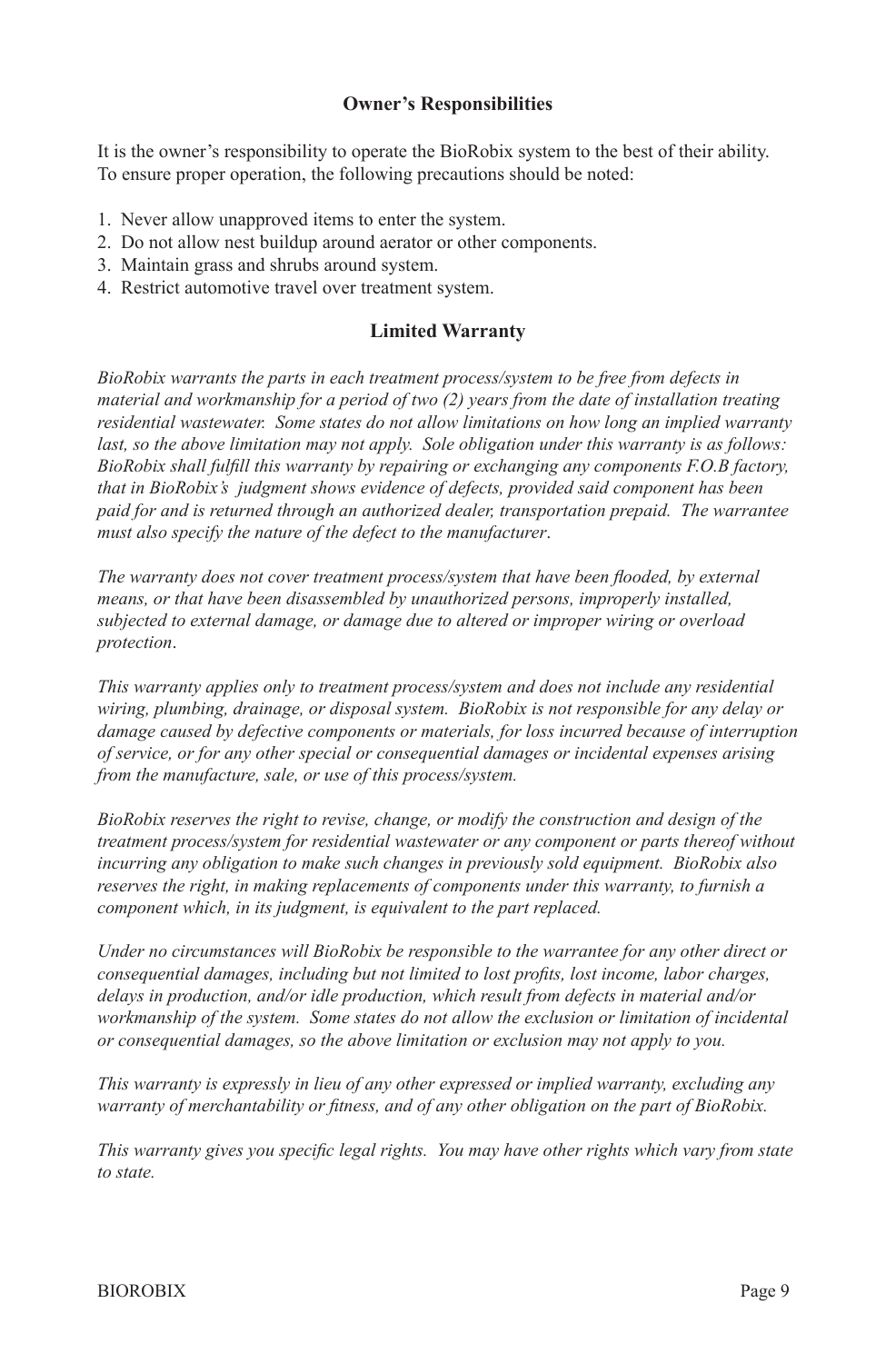#### **Periods of Non-Use**

The BioRobix system has been tested for short periods of non-use, but aerobic treatment units require organic matter to be introduced periodically to function properly. If circumstances occur where the unit will not be used for long periods of time, bioremediation is recommended to seed the system before functional use begins again.

#### **Contact Information**

If service is required, it is advisable to contact your nearest BioRobix representative. If service is unavailable, refer to the system data plates located on the aerator audio/visual alarm, and under the system access port for contact information. The data plates contain manufacture information including telephone numbers and address. Have your model number and serial number on hand at the time of your call. The serial and model number can also be located on the data plates.

### **BioRobix Components**

While all components are durable, it is recommended that care be used when unpacking the components. Always open box in an upright position to avoid dumping of components. Visually inspect all components for breakage and notify BioRobix for replacements if damage is present. **Never install damaged components!**

#### **A word of thanks**

Once again, BioRobix would like to extend a word of thanks for your recent purchase. It is our hopes that our product will provide you with many years of satisfactory service. You have helped us take one more step towards a cleaner environment and waste free waters. At BioRobix, we will continue to work hard for you and strive to make business an enjoyable experience. **Thanks and God bless.**

*"For God so loved the world that he gave his only begotten son that whosoever believeth in Him shall not perish, but have everlasting life.*" **JOHN 3:16**